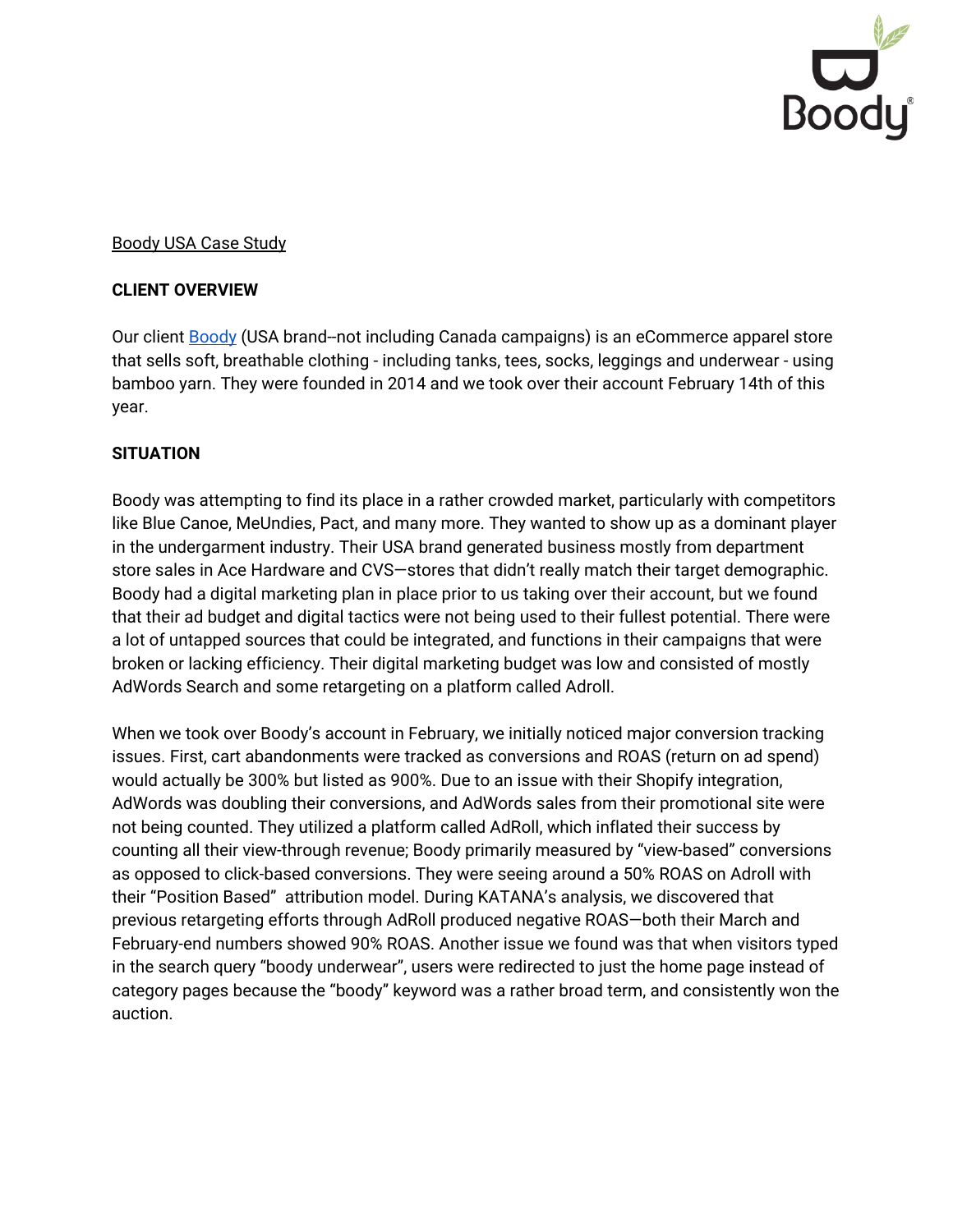

# **OBJECTIVE (KPIs)**

Boody wanted to increase eCommerce sales and ROAS and overall scale their USA brand. Their initial goal was to maintain their current ROAS while scaling up the account, which they thought was 900%. However, their actual ROAS was 300% due to tracking errors in AdWords.

# **KATANA TACTICAL IMPLEMENTATION**

It was a multistep process, but KATANA was able to eradicate inefficiencies and optimize Boody campaigns to be more profitable by doing the following:

- 1. We cleaned up the major tracking issues. Previously, AdWords was counting items in the cart as conversions. In January of 2018, Boody ROAS in AdWords was listed as 1000% when it actuality it was 284%.
- 2. Implemented url checker, monthly budget cap, and daily bidding scripts. We switched to a Target ROAS model from 'maximize clicks' model.
- 3. We started using RLSA (Remarketing List for Search Ads) to target site visitors. Within this remarketing plan, we also performed Customer Match targeting via email addresses of previous customers and subscribers. "Abandoners" or consumers who reached the shopping cart stage, but didn't make a purchase were targeted as well. Search in-market lists were also implemented into campaigns.
- 4. In April 2018, we took over their retargeting budget within Google AdWords. Previously Adroll had 50% ROAS but we have seen 133% ROAS from our dynamic remarketing campaign between April and May, 2018.
- 5. Updated Ad Copy including promos, free shipping and call to actions.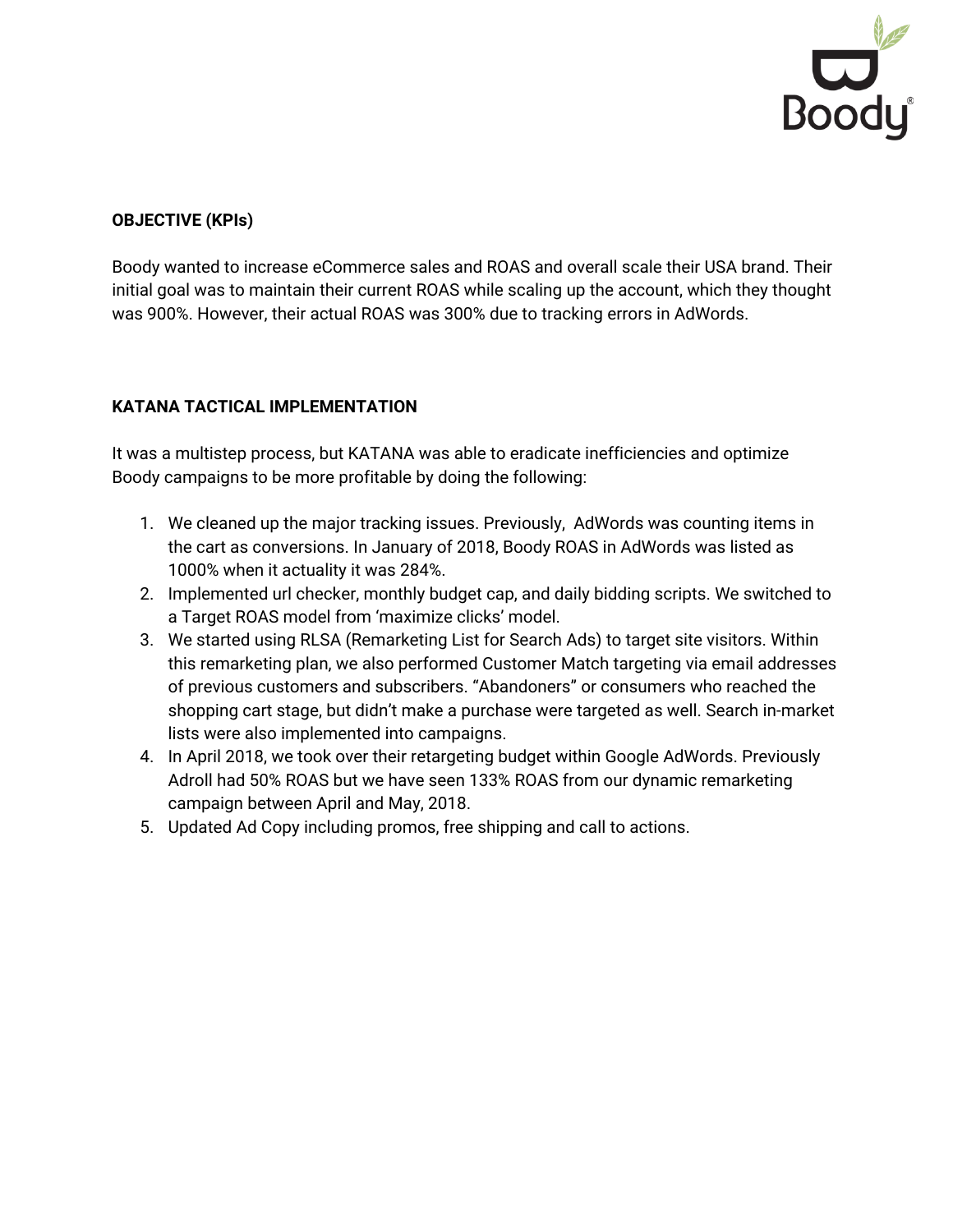

| Google |                                                                                                                                               | bamboo wear                         |        |        |      |                                |                                                                                                          |       |  |
|--------|-----------------------------------------------------------------------------------------------------------------------------------------------|-------------------------------------|--------|--------|------|--------------------------------|----------------------------------------------------------------------------------------------------------|-------|--|
|        | All                                                                                                                                           | Shopping                            | Images | Videos | Maps | <b>More</b>                    | Settings                                                                                                 | Tools |  |
|        | About 54,900,000 results (0.46 seconds)                                                                                                       |                                     |        |        |      |                                |                                                                                                          |       |  |
|        | Boody™ Eco Clothing   Superbly Soft Bamboo Wear   boodywear.com                                                                               |                                     |        |        |      |                                |                                                                                                          |       |  |
|        | Ad www.boodywear.com/ v                                                                                                                       |                                     |        |        |      |                                |                                                                                                          |       |  |
|        |                                                                                                                                               |                                     |        |        |      |                                | Get 15% Off Your First Purchase! Sign up for our Emails to get your coupon code. Eco-friendly & Ethical. |       |  |
|        | Fast Delivery. 15% off First Order. Super Breathable. Pure Comfort. Types: Tops, Underwear.<br>Deal: 10% off on Next Purchase · Code TRYBOODY |                                     |        |        |      |                                |                                                                                                          |       |  |
|        |                                                                                                                                               | Women's Eco Wear                    |        |        |      | Men's Eco Wear                 |                                                                                                          |       |  |
|        |                                                                                                                                               | Naturally Eco-Friendly, Wonderful   |        |        |      |                                | Superbly Soft Underwear, Socks &                                                                         |       |  |
|        |                                                                                                                                               | to Wear, Resilient & Superbly Soft! |        |        |      | Tops Made from Natural Fibres. |                                                                                                          |       |  |

*Search Ad #1: Non Branded Term - With sitelinks to category pages, promo extension, snippets (product types), callouts (fast delivery, 15% off, Pure comfort).*



*Search Ad #2: Sales promotion for Boody Brand campaign with ad extensions to product pages, snippets for product types and call outs. First result on SERP for branded keyword.*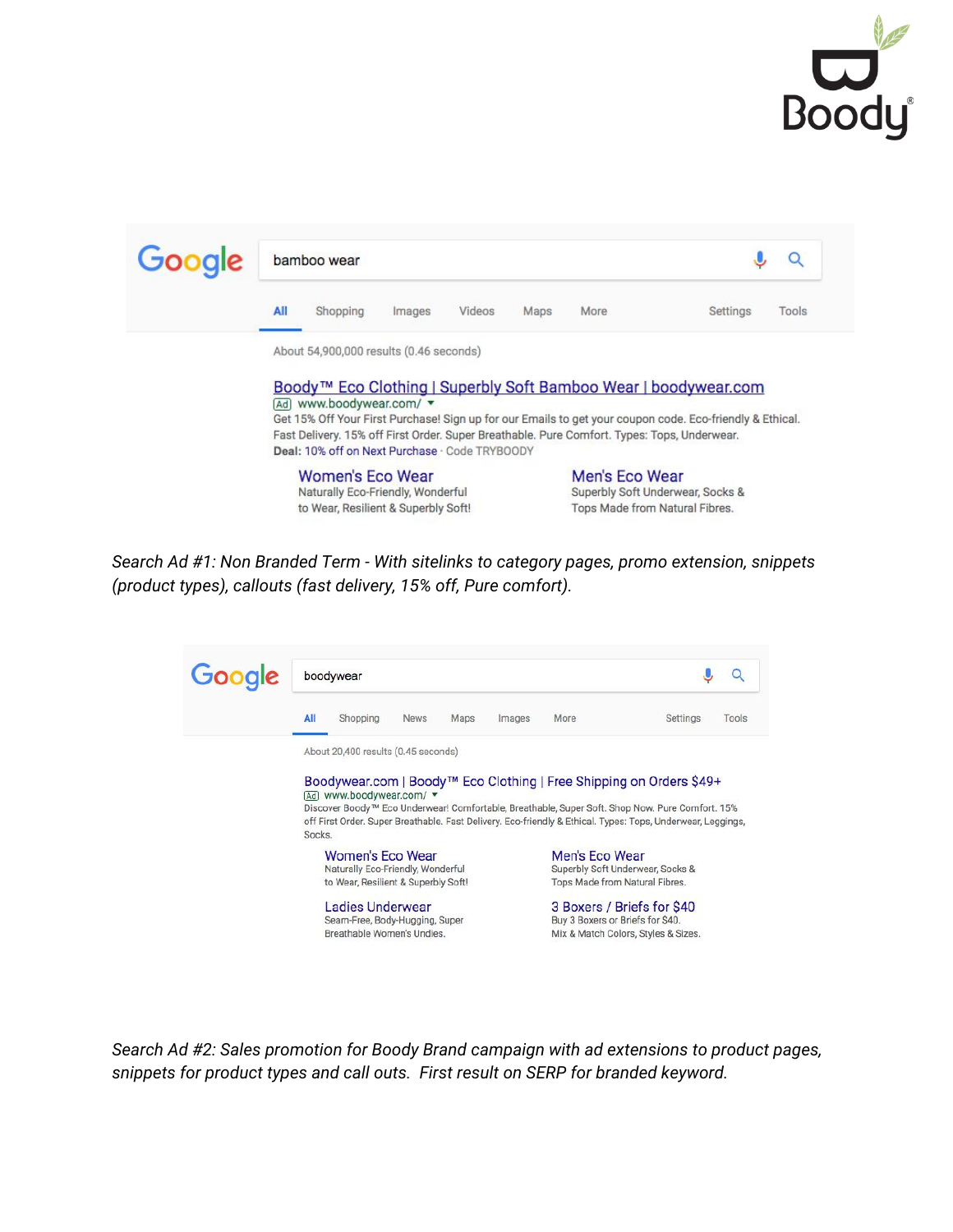

- 6. Started to promote their monthly promotions on AdWords.
- 7. We changed the attribution model to Position based from Last Click and convinced the client to add product IDs and values to their page.
- 8. Launched a Dynamic Remarketing campaign to show visitors highly relevant product ads.



\$24.95 Boody Eco Wear

|  | <b>Shop Now</b> |  |
|--|-----------------|--|
|  |                 |  |

*GDN Dynamic Remarketing Ad: Targeting product page viewers and shopping cart abandoners.*

- 9. We moved away from broad terms by SQR mining, adding profitable keywords in Exact and Broad Match Modifier Match types.
- 10. We added the correct negative keywords in the ad groups in order to prevent internal competition. With that action, we managed to redirect visitors to category pages rather than the homepage in order to increase CVR and ROAS.
- 11. We got client profit margin and focused more on profit, not just the ROAS.